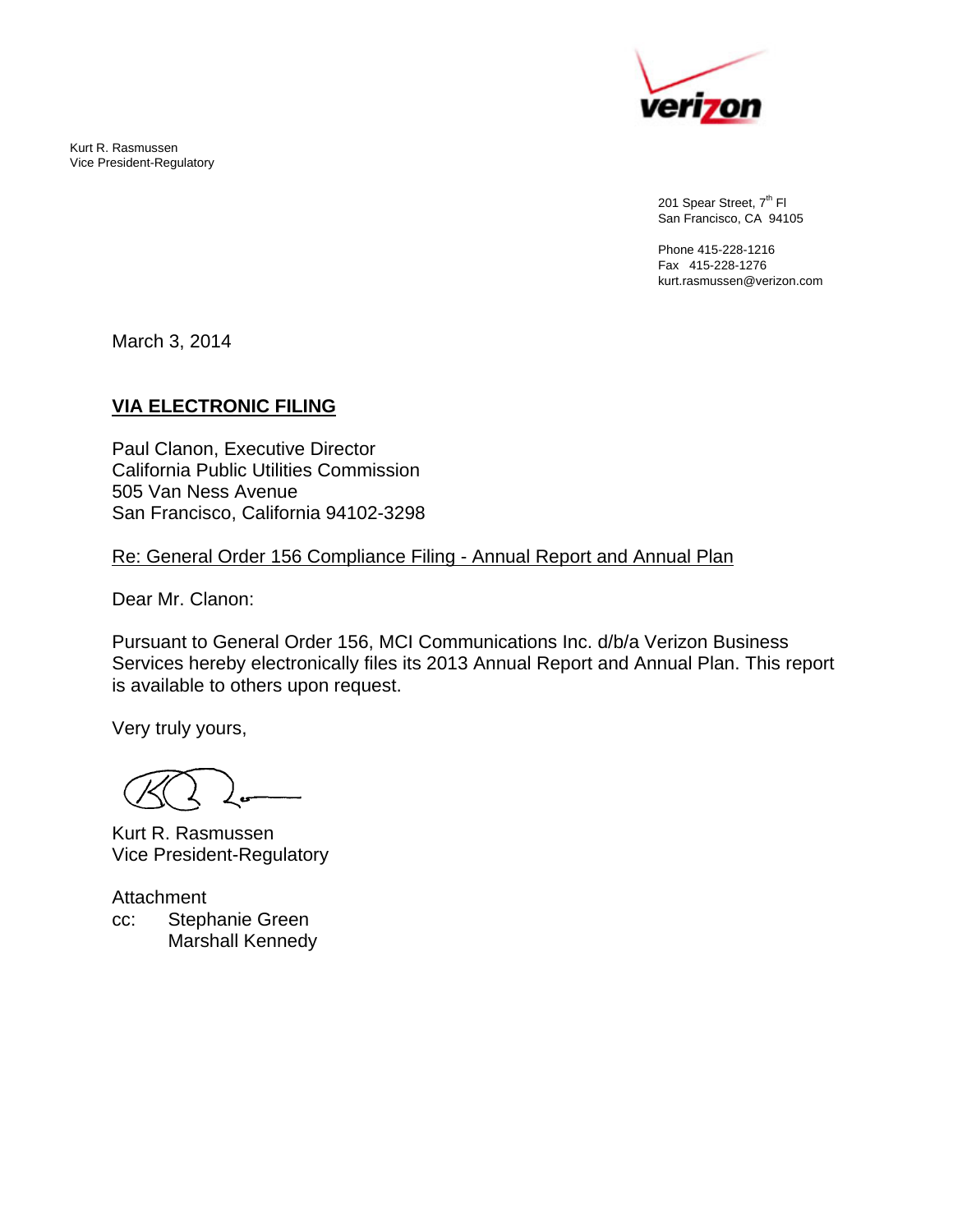## **WOMEN, MINORITY, AND DISABLED VETERAN BUSINESS ENTERPRISE ANNUAL REPORT AND ANNUAL PLAN**

**JANUARY – DECEMBER 2013** 

**Submitted by fMCI Communications, Inc d/b/a Verizon Business Services**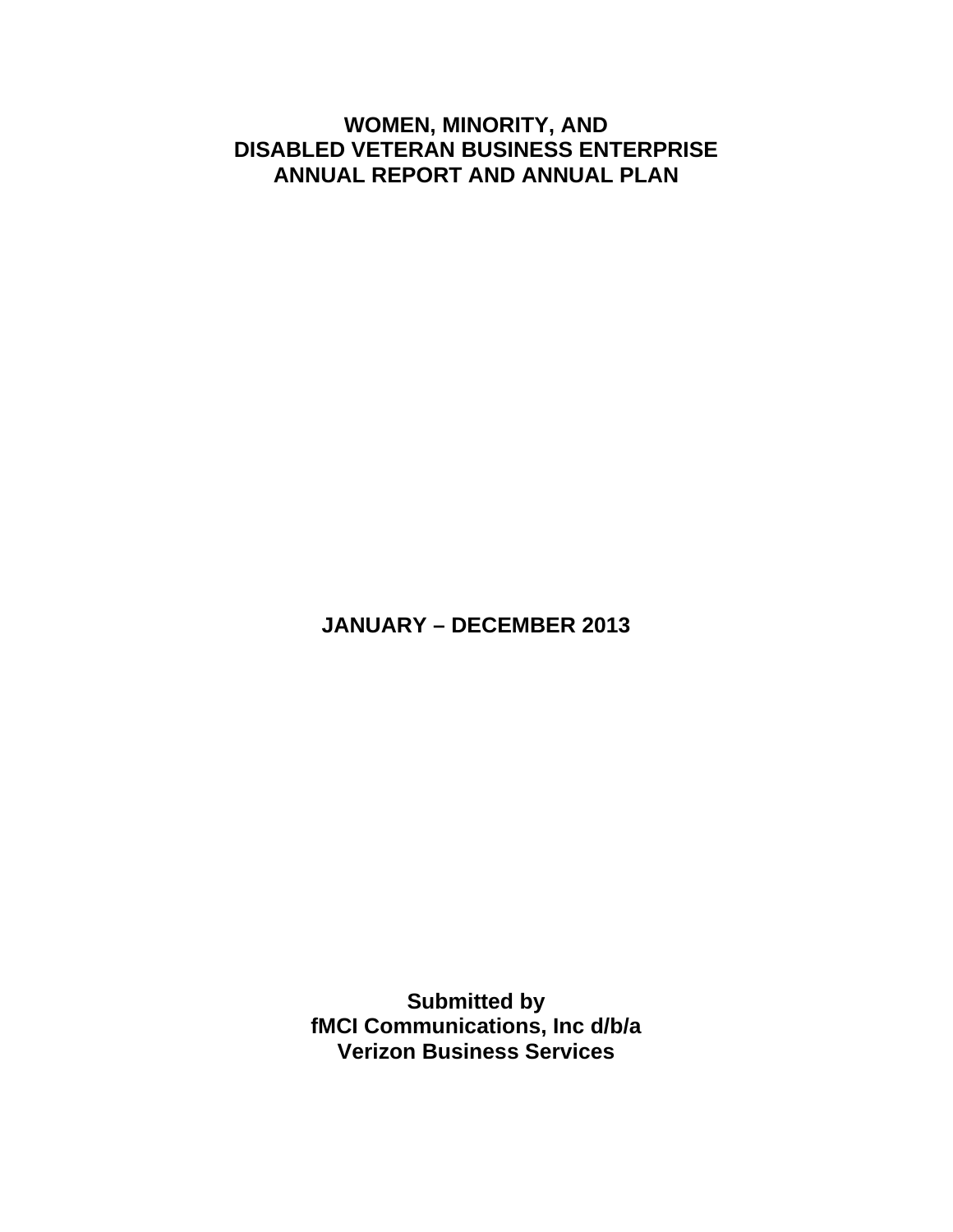## **Report Summary**

Section 9 of the California Public Utilities Commission's (CPUC) General Order 156 requires utilities to file an annual report discussing ten topics. Section 10 of GO 156 requires utilities to discuss its plans to increase the following reporting year's expenditures. MCI Communications Services, Inc (d.b.a. Verizon Business Services) submits this 2013 Annual Report and Annual Plan in compliance with GO 156, Sections 9 and 10.

Verizon has a long-standing commitment to provide procurement opportunities for business enterprises owned and controlled by minorities, women, and service disabled veterans (MWDVBEs). Supplier Diversity allows us to improve business and economic opportunities for these organizations in the communities in which we serve. Building a strong base of diverse suppliers is critical to our mission. These relationships contribute to customer loyalty, stimulate economic development and tap into the innovation and entrepreneurship we need to win in a competitive marketplace.

Verizon consolidated its Supplier Diversity organization, at the corporate level for increased efficiency and service. The detailed reporting required by GO 156 Section 9 submitted by Verizon California Inc. represents that consolidated initiative; therefore documentation in Verizon California's report addresses the accomplishments of 2013 and the Annual Plan for 2014 for Verizon Business Services and will not be repeated here.